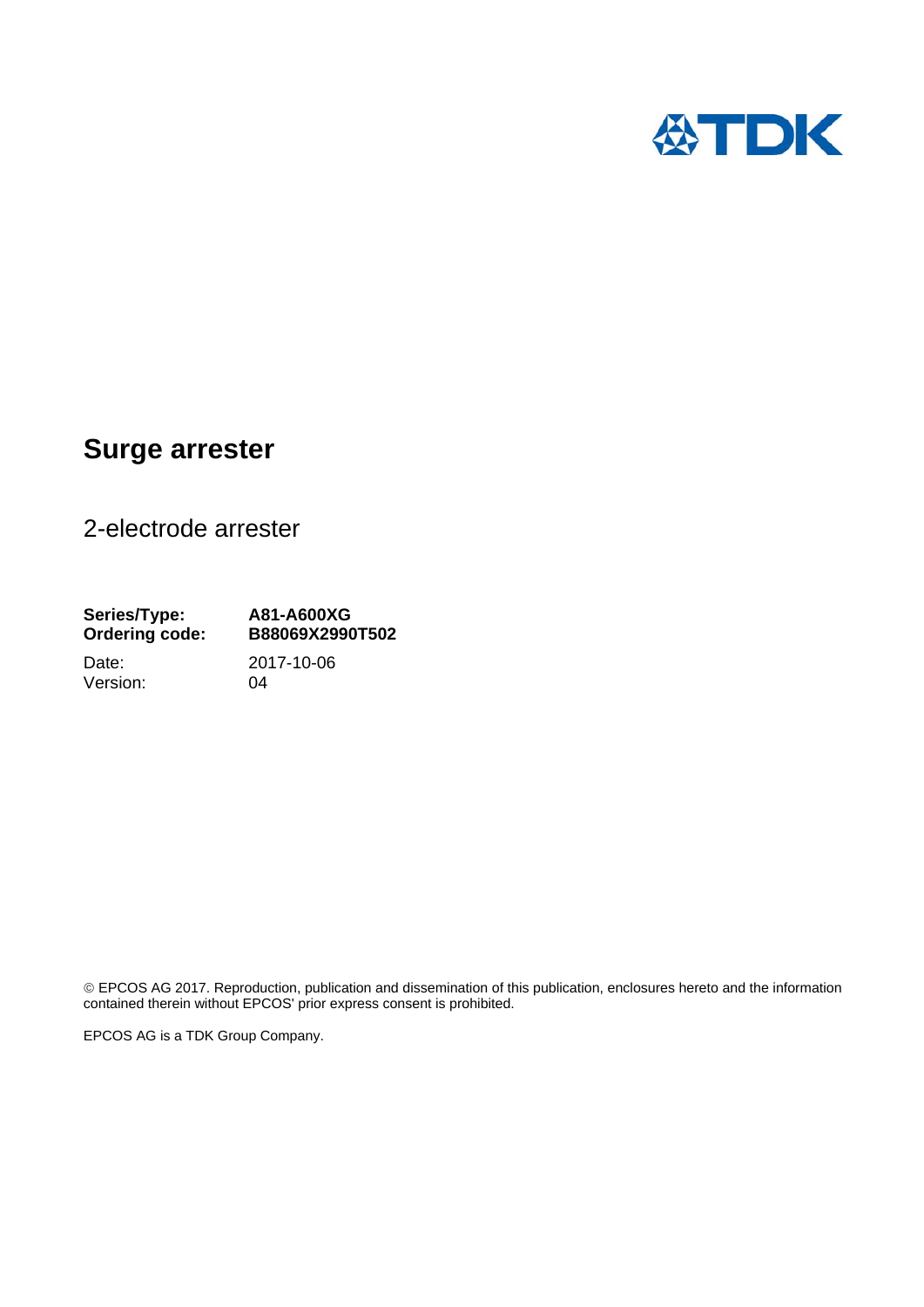

# *Surge arrester* **B88069X2990T502**

# **2-electrode arrester A81-A600XG A81-A600XG**

- Standard size
- Very fast response time
- $H$ igh current rating
- Stable performance over life
- **Very low capacitance**

**Electrical specifications**

- High insulation resistance
- RoHS-compatible

# **Features Applications Applications**

- Line protection
- Consumer electronics

| DC spark-over voltage 1) 2)                      |                          | 600                                                   | $\vee$          |
|--------------------------------------------------|--------------------------|-------------------------------------------------------|-----------------|
| Tolerance                                        |                          | ±20                                                   | $\frac{0}{0}$   |
| Min.                                             |                          | 480                                                   | V               |
| Max.                                             |                          | 720                                                   | V               |
| Impulse spark-over voltage                       |                          |                                                       |                 |
| at 100 $V/\mu s$<br>- for 99% of measured values |                          | < 1100                                                | $\vee$          |
| - typical values of distribution                 |                          | < 950                                                 | $\vee$          |
| at 1 kV/µs<br>- for 99% of measured values       |                          | < 1400                                                | $\vee$          |
| - typical values of distribution                 |                          | < 1100                                                | V               |
| Service life                                     |                          |                                                       |                 |
| 10 operations                                    | 50 Hz, 1 s               | 20                                                    | A               |
| operation<br>1                                   | 50 Hz, 0.18 s (9 cycles) | 100                                                   | A               |
| 10 operations $[5x (+) & 5x (-)]$ 8/20 µs        |                          | 20                                                    | kA              |
| operation<br>1                                   | $8/20$ µs                | 25                                                    | kA              |
| 1 operation                                      | 10/350 µs                | 2.5                                                   | kA              |
| 300 operations                                   | 10/1000 µs               | 100                                                   | A               |
| Insulation resistance at 100 $V_{DC}$            |                          | >10                                                   | $G\Omega$       |
| Capacitance at 1 MHz                             |                          | < 1.5                                                 | pF              |
| Arc voltage at 1 A                               |                          | ~10                                                   | $\vee$          |
| Glow to arc transition current                   |                          | < 0.5                                                 | A               |
| Glow voltage                                     |                          | ~100                                                  | $\vee$          |
| Weight                                           |                          | ~1.5                                                  | g               |
| Operation and storage temperature                |                          | $-40+125$                                             | $\rm ^{\circ}C$ |
| Climatic category (IEC 60068-1)                  |                          | 40/125/21                                             |                 |
| Marking, blue negative                           |                          | EPCOS 600 YY O                                        |                 |
|                                                  |                          | 600<br>- Nominal voltage                              |                 |
|                                                  |                          | YY.<br>- Year of production<br>- Non radioactive<br>O |                 |
| Certifications                                   |                          | UL 497B (E163070)                                     |                 |
|                                                  |                          |                                                       |                 |
|                                                  |                          | UL 1449 (E319264)                                     |                 |

Remarks on next page

#### PPD AB PD / PPD AB PM Version: 04 / 2017-10-06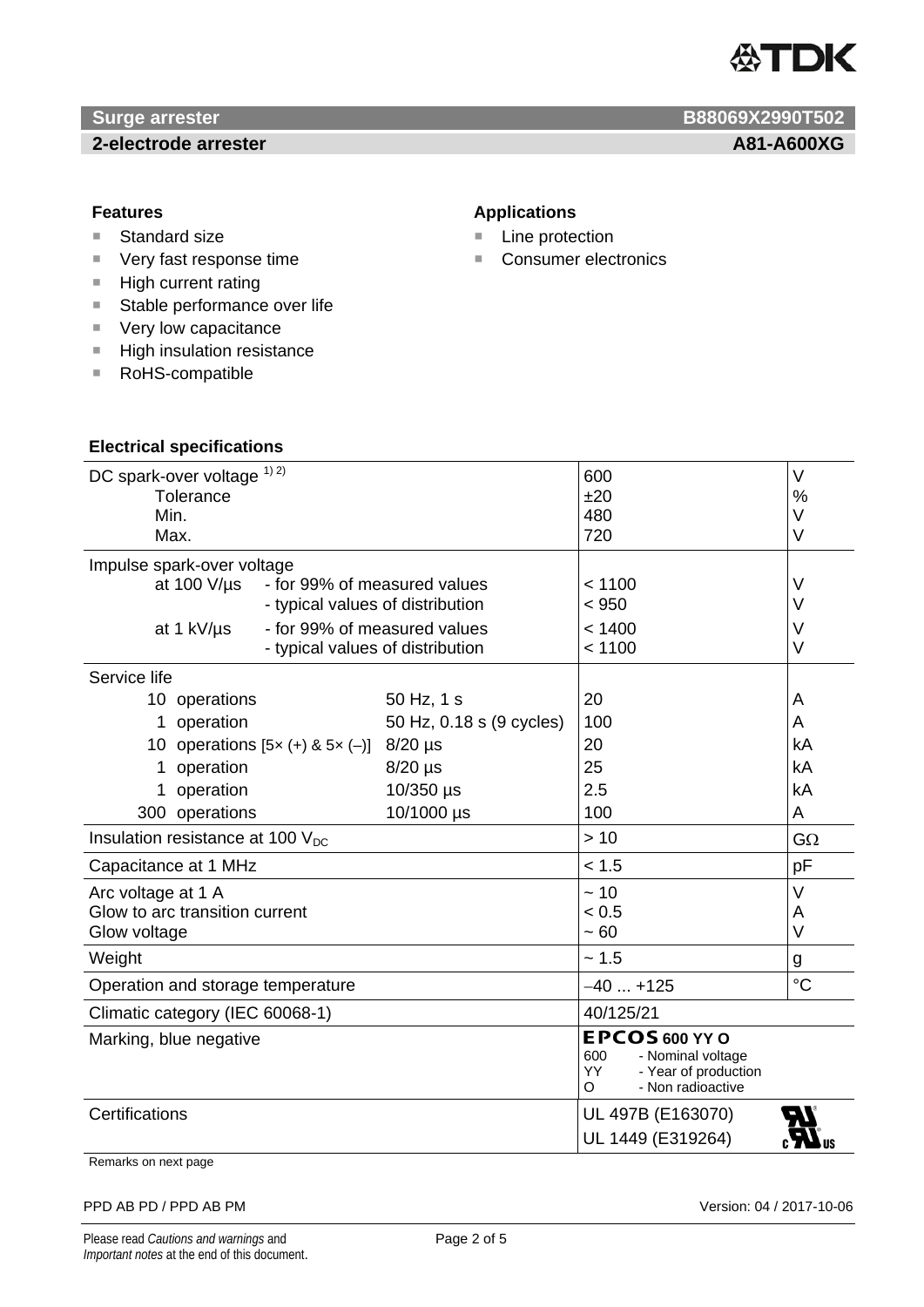

### **2-electrode arrester A81-A600XG A81-A600XG**

**Surge arrester B88069X2990T502** 

<sup>1)</sup> At delivery AQL 0.65 level II, DIN ISO 2859<br><sup>2)</sup> In jonized mode

In ionized mode

Terms in accordance with ITU-T Rec. K.12; IEC 61663-2 and IEC 61643-311.

# **Dimensional drawing in mm**



# **Ordering codes and packing advices**

*B88069X2990T502 = 500 pcs. on tape & reel* 







#### PPD AB PD / PPD AB PM Version: 04 / 2017-10-06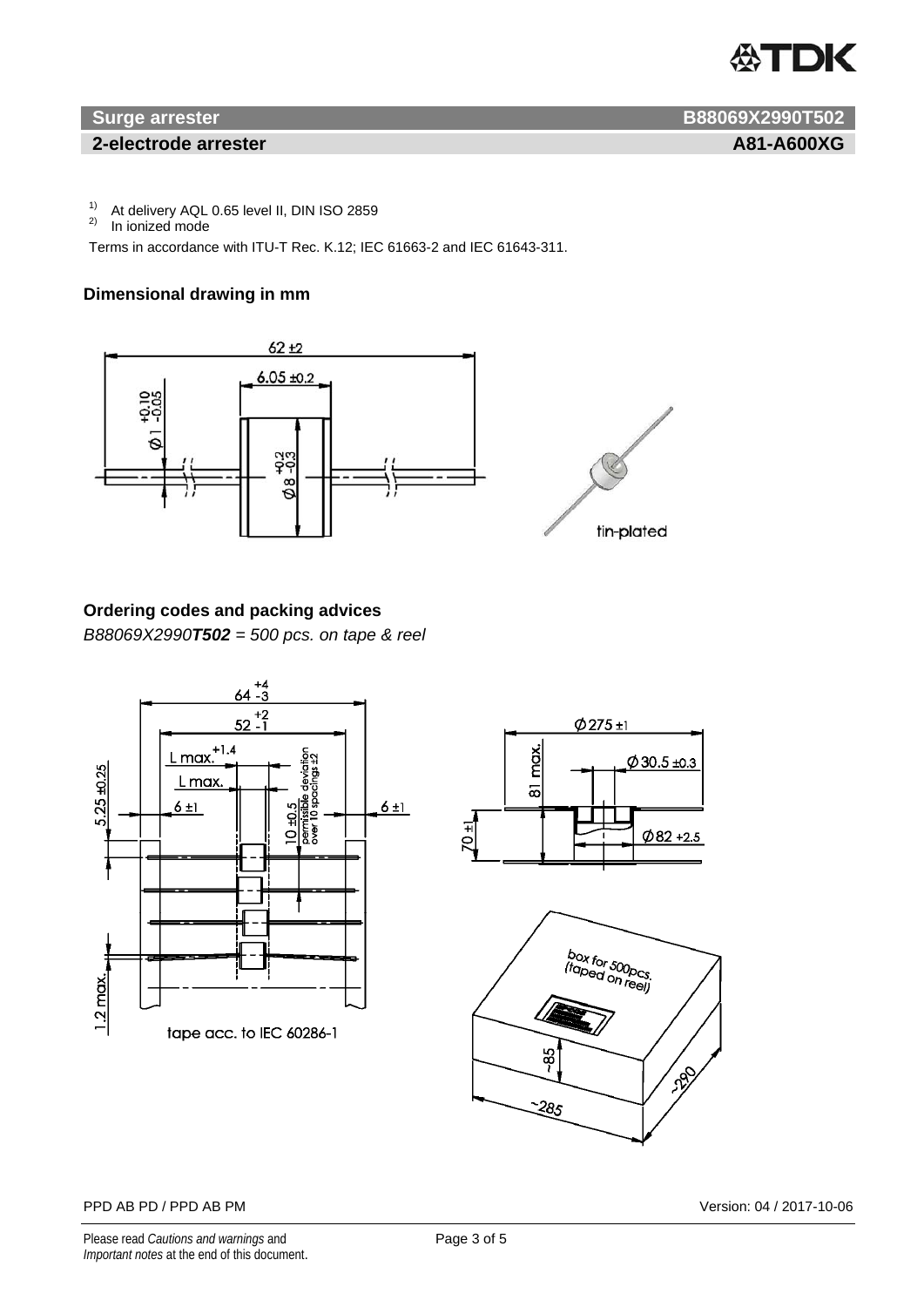

## **2-electrode arrester A81-A600XG**

**Surge arrester B88069X2990T502 B88069X2990T502** 

### **Soldering parameter**

#### Wave soldering



| <b>Wave profile features</b>          | <b>Pb-free assembly</b>   |  |
|---------------------------------------|---------------------------|--|
| <b>Solder</b>                         | Sn 95.5 / Ag 3.8 / Cu 0.7 |  |
| Solder bath temperature   263 (±3) °C |                           |  |
| Dwell time                            | $<$ 3 s                   |  |

Soldering profile applied to a single soldering process.

### **Cautions and warnings**

- Do not operate surge arresters in power supply networks, whose maximum operating voltage exceeds the minimum spark-over voltage of the surge arresters.
- Surge arresters may become hot in the event of longer periods of current stress (burn risk). In the event of overload the connectors may fail or the component may be destroyed.
- If the contacts of the surge arresters are defective, current load can cause sparks and loud noises.
- Surge arresters must be handled with care and must not be dropped.
- Do not continue to use damaged surge arresters.

### **Display of ordering codes for EPCOS products**

The ordering code for one and the same EPCOS product can be represented differently in data sheets, data books, other publications, on the EPCOS website, or in order-related documents such as shipping notes, order confirmations and product labels. **The varying representations of the ordering codes are due to different processes employed and do not affect the specifications of the respective products**. Detailed information can be found on the Internet under www.epcos.com/orderingcodes